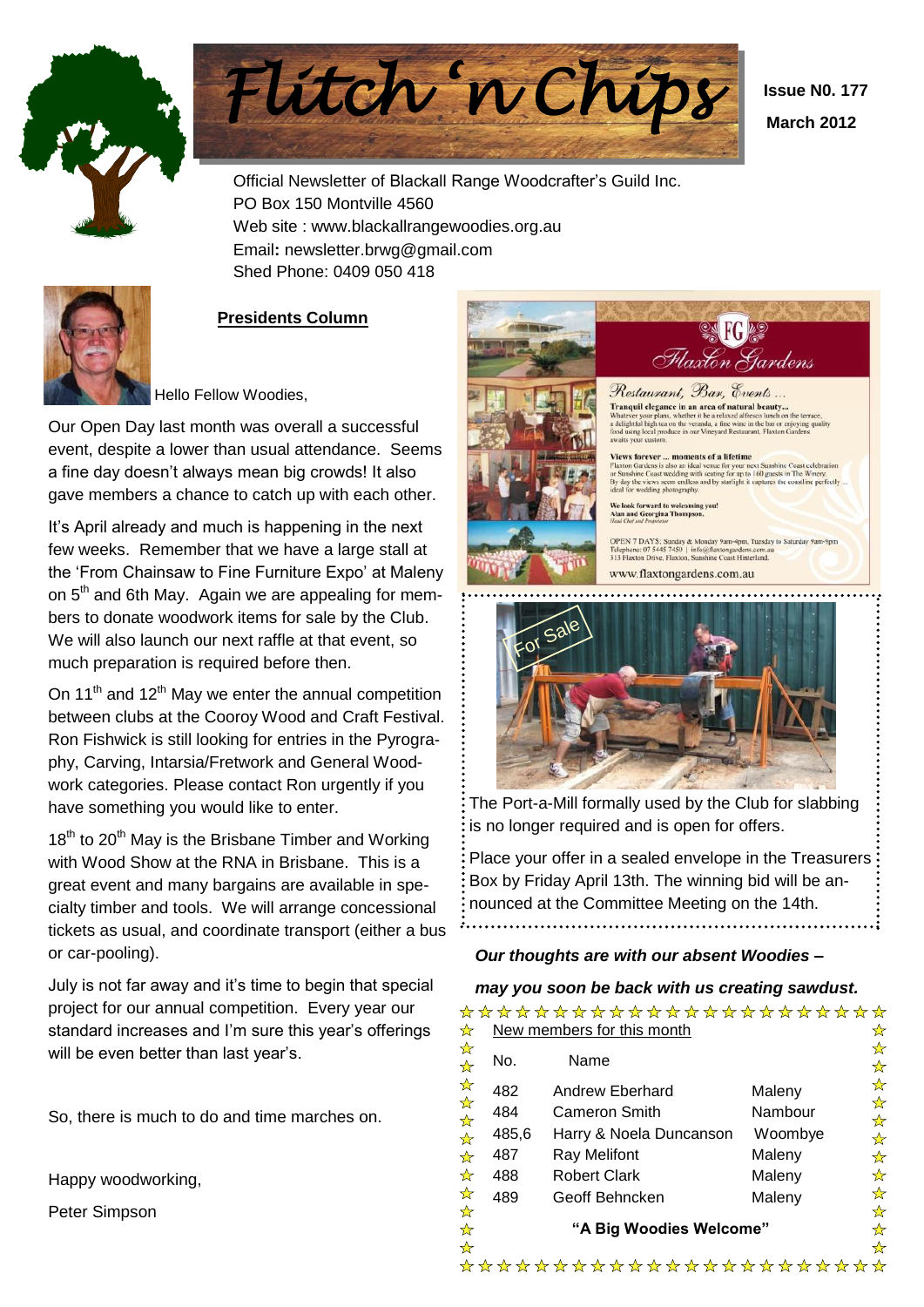**2012 Open Day**



Patrons Peter Wellington, Andrew Powell and Jenny McKay took time out from a busy electioneering schedule to open the 2012 Open Day





Due to Frank Bizley's commitment with Caloundra Woodies, (he is the President), Brian Harris will forward orders to Frank via email to speed the system up so members will not have to wait so long for their orders. The 10% discount still applies.

*Orders For..........*

To order from Carbatec use the order forms in the tea room and Brian will do the rest.

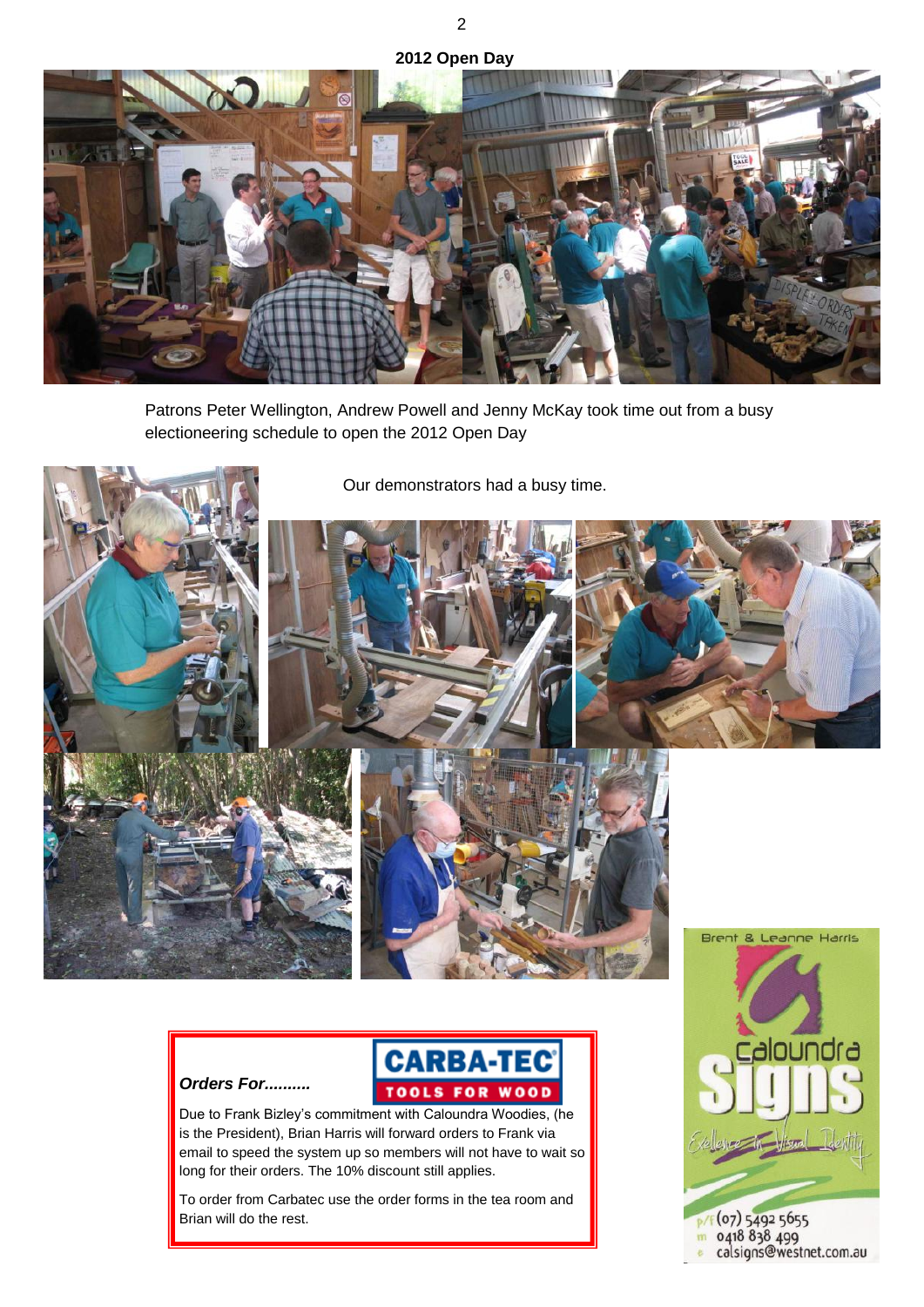3

### **Woodies Demo**

فأستن

Ken Rays will be giving a 2 hour demonstration at our Shed on Saturday 21/4/12 from 9.00am.

Ken is a master wood turner and finisher (piercing, routing, colouring and pyrography) who has produced some amazing work. He has attended a number of the Turnfest Symposiums and has visited a number of the overseas lecturers in their homes and participated in their work.

Ken will demonstrate deep hollowing using a Boring Bar and he has a number of other techniques and processes he will be happy to demonstrate.

Ken is a member of the Redcliffe Wood Club.

This should be a special event and well worth taking the 2 hours to be present.

There will be a 10 minute coffee break in the middle.

Incident Report

An unfortunate incident occurred last week in the Shed. A member took a piece of pine from under one of the benches, marked out a pattern on it and proceeded to cut out the shape on a bandsaw.

The problem was someone had previously used the piece of pine and driven two nails into it which were difficult to see.

The overall result was a frightened operator and a ruined bandsaw blade.

Please be careful when using pieces of wood and then returning them to the 'to be used' racks.

### **"If in doubt....throw out"**



10% Discount to BRWCG

Talking of Demos......

Keith Muirhead gave an informative demonstration of the True-Grind Tool Sharpening System at the Shed last Saturday. A DVD and printed instructions are available for anyone who missed the demo.



Contact Roger Loughnan Real Estate for the largest range of exclusively listed properties on the Blackall Range from \$100,000 - \$2,000,000. Actively supporting our community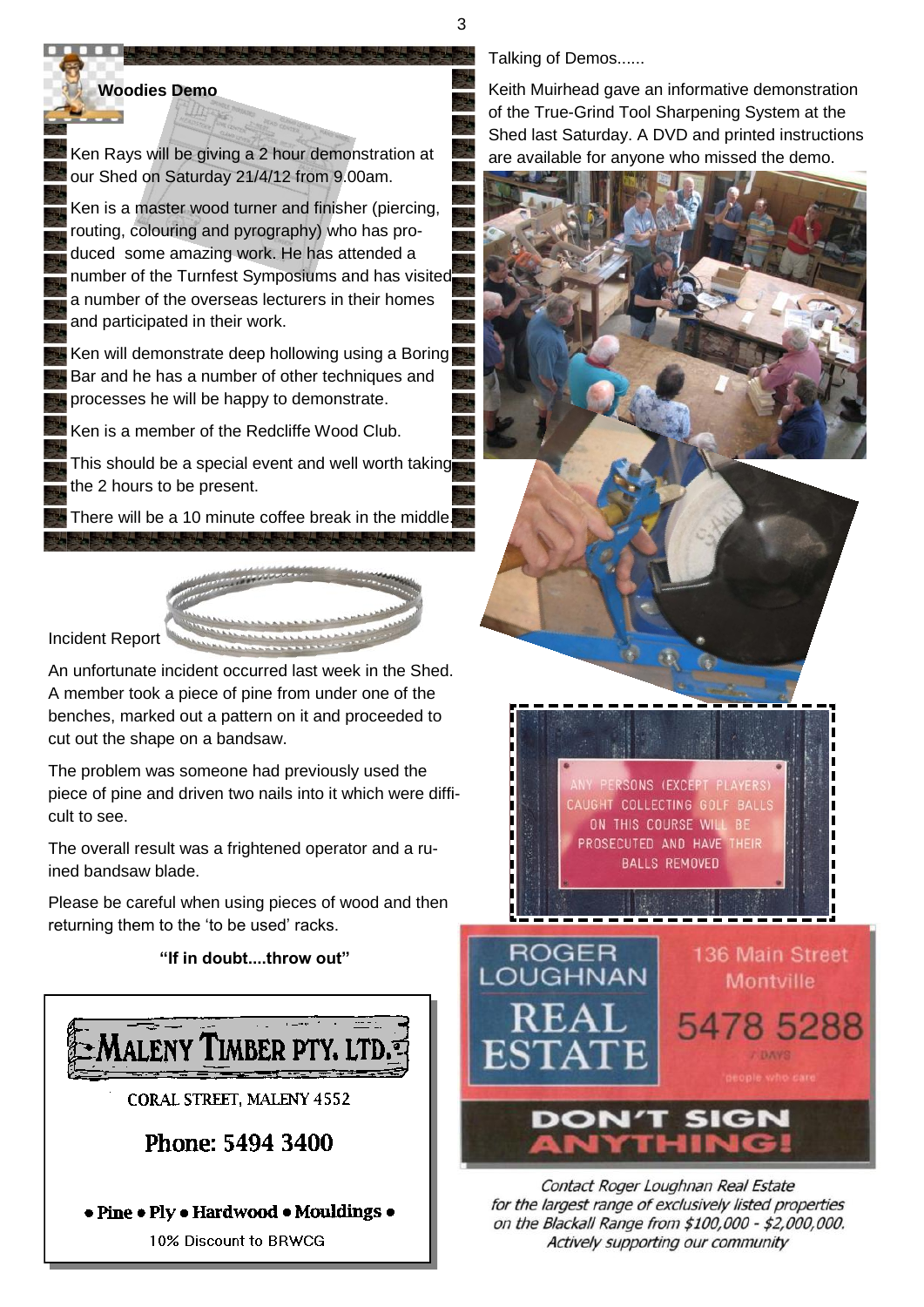# **Maintenance Report from Brian Harris March 2012**



- 5/3 Router Table Triton router has been removed from table as it was damaged. It has been re placed with the Makita ½" router. All three router tables are now up and running.
- 6/3 Floor Standing Drill Press The gear rack on the side of the pillar was damaged because the table clamp was not loosened before an adjust ment was made. Please be aware that the table clamp must be loosened BEFORE adjusting the height of the table otherwise the gear rack down the side of the pillar will suffer damage again.
- 6/3 Slow Speed Grinder Both bearings replaced as one had failed causing vibration and noise.
- 15/3 Two NEW JET 1442 Lathes installed.
- 19/3 Band Saw #3 Switch contactor not working because the contacts were burnt out. Now replaced with another switch, also under sized wiring to the plug has been replaced.
- 31/3 Further to the Floor Standing Drill Press..... A counterbalancing pulley and weight system has been installed which will make it much easier to adjust the height of the table.

# **MAPLETON HARDWARE**

Your handy hardware store.

Come in and see us for all your hardware needs. Hand Tools, Sleepers, Power Tools, Drill Bits, Paint and Stains. **Plus Plumbing and General Hardware** 

#### **Open 7 Days**

Rob, Toni and Laurie

Cnr Obi Obi Rd & Emu Walk **MAPLETON Phone 5445 7773** 





# **This Month's Safety Report**.

**Routers:** 

## **Among the most useful and popular power tools.**

Routers are based upon a simple idea:- a powerful motor in an adjustable frame driving a cutting bit that will remove wood at up to 28,000 revs per minute.

Most Woodies have them and there are several at the shed in various sizes. They are safe when used with care, but the following should be observed.

### **When using a router freehand:**

1. Make sure that the work piece is well secured and cannot move.

2. Always move the router against the direction of cut. Looking down on the router, the cutting bit is rotating clockwise and the direction of cut must be away from you. The bearing on the cutter bit must be kept in contact with the work by pressure to the left.

3. Never, ever, fit or remove a cutter bit with the power connected. **PULL THE PLUG (Just switching off is not enough.)**

4. Take two or three passes to reach the depth you need if the cutter is to remove more than a small amount of wood. (A fine finishing cut will help avoid burring and burn marks.

5. Always wear protection; Ears, Eyes, and Lungs.

## **When using a router table:**

1. Looking down on the table the cutting bit is rotating anti clockwise and the workpiece must be kept in contact with the work by pressure to the right against the bearing on the cutting bit or against the fence.

2. Never, ever, try to move the workpiece between the cutting bit and the fence. Damage to the machine or injury may result. The workpiece may become a projectile. Think about it: A piece of wood held captive between a cutting bit rotating anti clockwise at 28,000 revs and an immoveable fence?

- 3. See 2 above
- 4. See 2 above
- 5. See 2 above

The above cannot be read as covering all of the precautions which must be observed. If you are not accredited to use any machine or tool you *must not* use it; seek assistance from an accredited member. If you are accredited and you are unsure, just ask the shed captain of the day, he or she will be pleased that you have shown a careful and responsible attitude and assistance from an experienced member will be arranged.

Warne Wilson & Dave Banister -Safety Officers.

4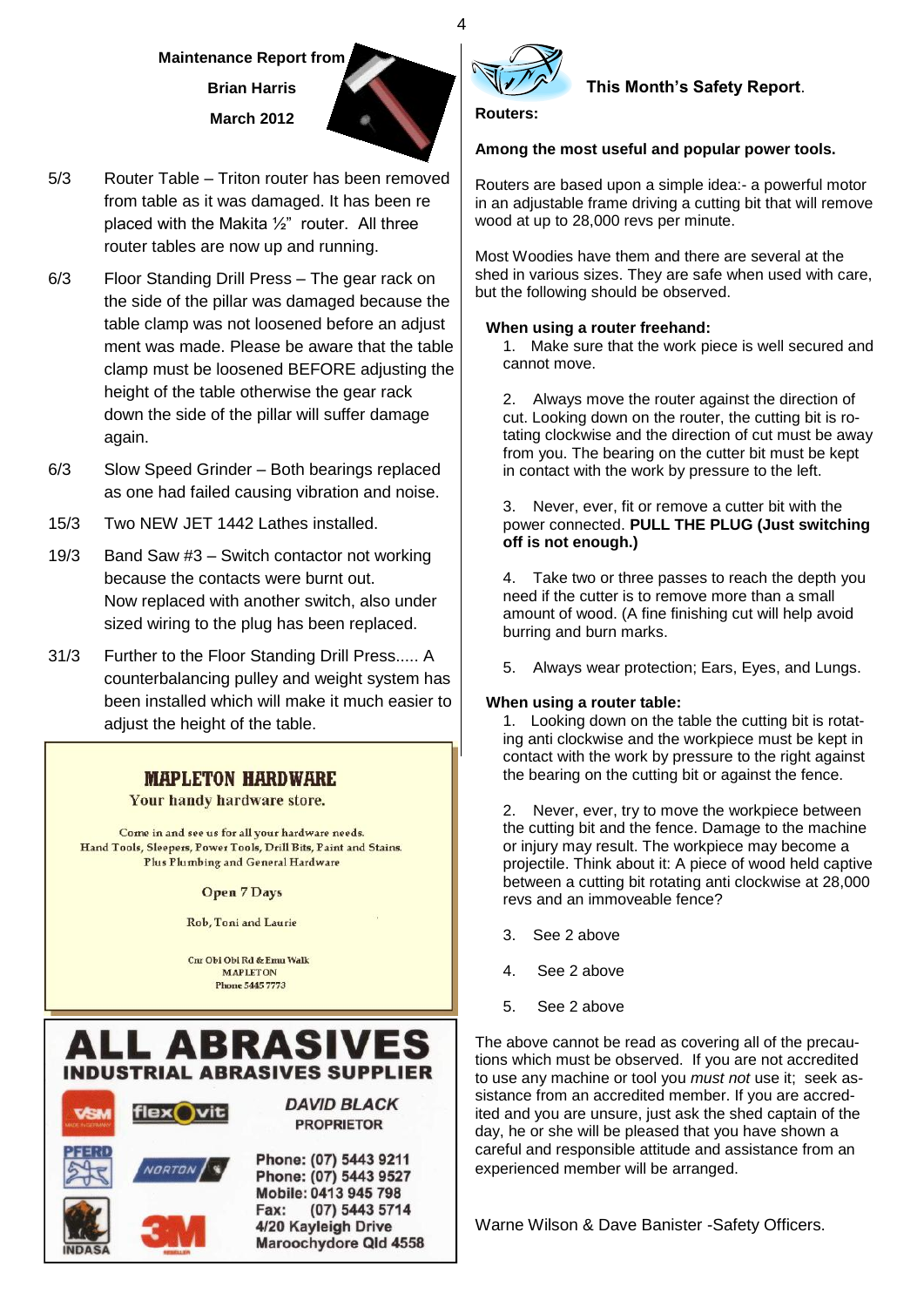**Around The Shed This Month**





Work progresses steadily on the new Slabbing Saw.

> Retired Woodies member, Koos Malan had started making a set of stools for his family before moving to a retirement village.

Woodies member John Drewe did a wonderful job of completing the project which Dave Banister painted before presenting them to Koos' daughter.

#### **BRWG Meeting Schedule 2011- 2012**

- **Meetings start at 9:30am.**
- **Quarterly General meetings are held on the second Saturday of November, February, May and August.**
- **Management Committee meetings are held on the second Saturday of each month.**

| 2012 | April 14         | Mgt                      |
|------|------------------|--------------------------|
|      | May 12           | General                  |
|      | June 9           | Mgt                      |
|      | July 14          | Mgt                      |
|      | <b>August 11</b> | <b>AGM &amp; General</b> |



Paula Weddell from the kindergarten at Maleny will find plenty of use for this

book storage trolley built by the

Woodies.



Gary & Cheryle Campbell

• Comper Trailers • Vehicle Interiors • Furniture Upholstery • Boat & 4UD Canopies Unit 7 / 47 Beerwah Parade, Beerwah 4519 Queensland

5